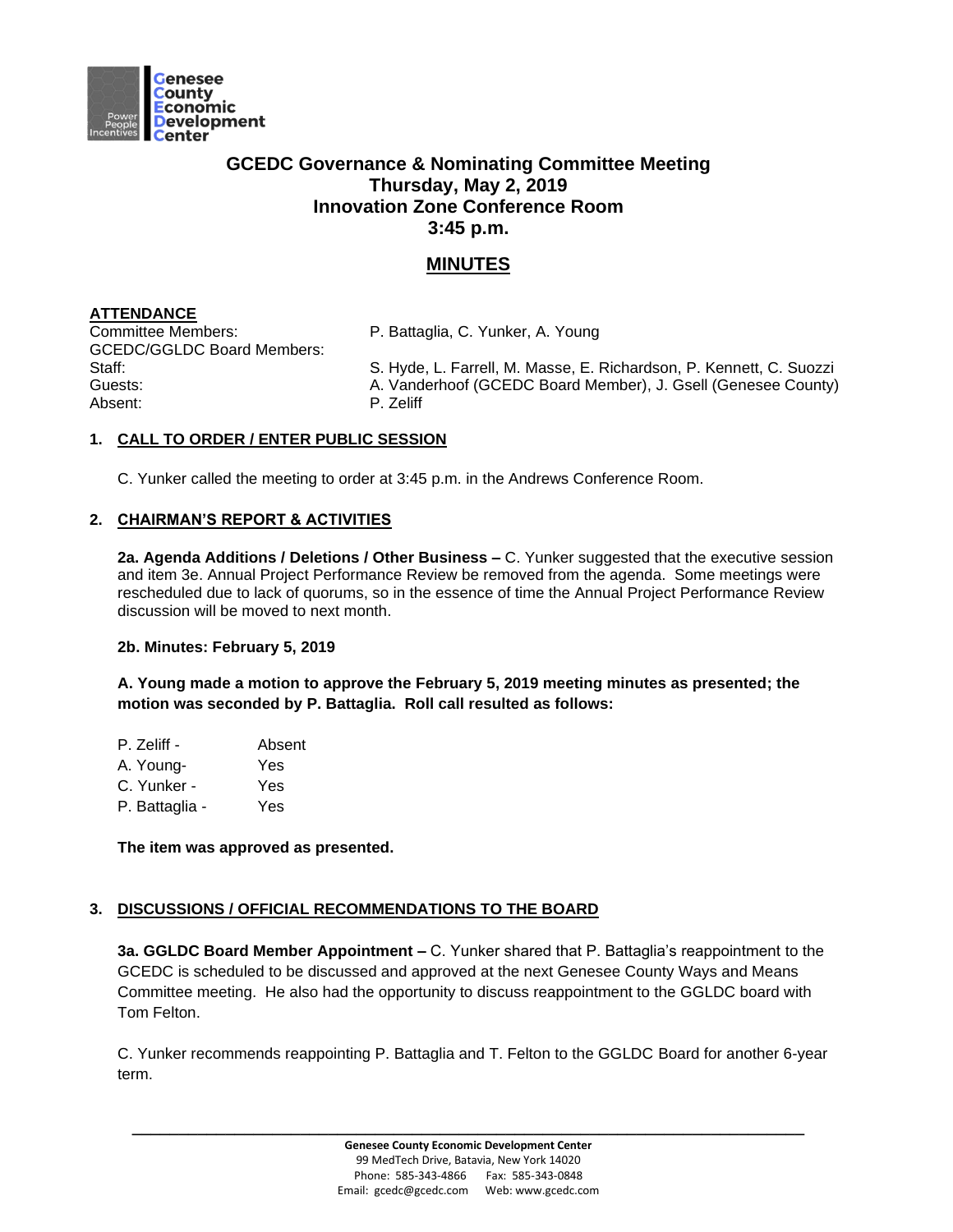**A. Young made a motion to recommend approval to reappoint P. Battaglia and T. Felton to the GGLDC Board for another 6-year term; the motion was seconded by P. Battaglia. Roll call resulted as follows:**

| P. Zeliff -    | Absent |
|----------------|--------|
| A. Young-      | Yes    |
| C. Yunker -    | Yes    |
| P. Battaglia - | Yes    |

#### **The item was approved as presented.**

**3b. Officer Appointments –** The Committee requested that this item be tabled until the next Governance & Nominating Committee meeting.

**3c. Authorized to Request Information Regarding Bank Accounts –** L. Farrell shared that she and P. Kennett are not authorized bank account signers, but need authorization to request information regarding the bank accounts.

**P. Battaglia made a motion to recommend approval of the authorized individuals to obtain bank account information as presented; the motion was seconded by A. Young. Roll call resulted as follows:**

| P. Zeliff -    | Absent |
|----------------|--------|
| A. Young-      | Yes    |
| C. Yunker -    | Yes    |
| P. Battaglia - | Yes    |

**The item was approved as presented.** 

**3d. Authorized signer of Agreements, Contracts, etc. –** L. Farrell shared that currently the authorized signers of agreements, contracts, etc. are the Chair (per Bylaws), Vice Chair (per Bylaws), President & CEO (Per Bylaws), Sr. VP of Operations and VP of Business Development. No changes are being suggested at this time.

**P. Battaglia made a motion to recommend approval of the Authorized Signers of Contracts, Agreements, etc. as presented; the motion was seconded by A. Young. Roll call resulted as follows:**

| P. Zeliff - | Absent |
|-------------|--------|
|             |        |

A. Young- Yes

C. Yunker - Yes

P. Battaglia - Yes

### **The item was approved as presented.**

#### **3e. Annual Project Performance Review –** Removed

**3f. Local Labor Reporting Results –** M. Masse provided the Committee with a 2018 local labor utilization summary report. Based on the reporting reviewed by the GCEDC, HP Hood (the only project in 2018 required to report local labor utilization), has met the requirement of 90% local labor.

**\_\_\_\_\_\_\_\_\_\_\_\_\_\_\_\_\_\_\_\_\_\_\_\_\_\_\_\_\_\_\_\_\_\_\_\_\_\_\_\_\_\_\_\_\_\_\_\_\_\_\_\_\_\_\_\_\_\_\_\_\_\_\_\_\_\_\_\_\_\_\_\_**